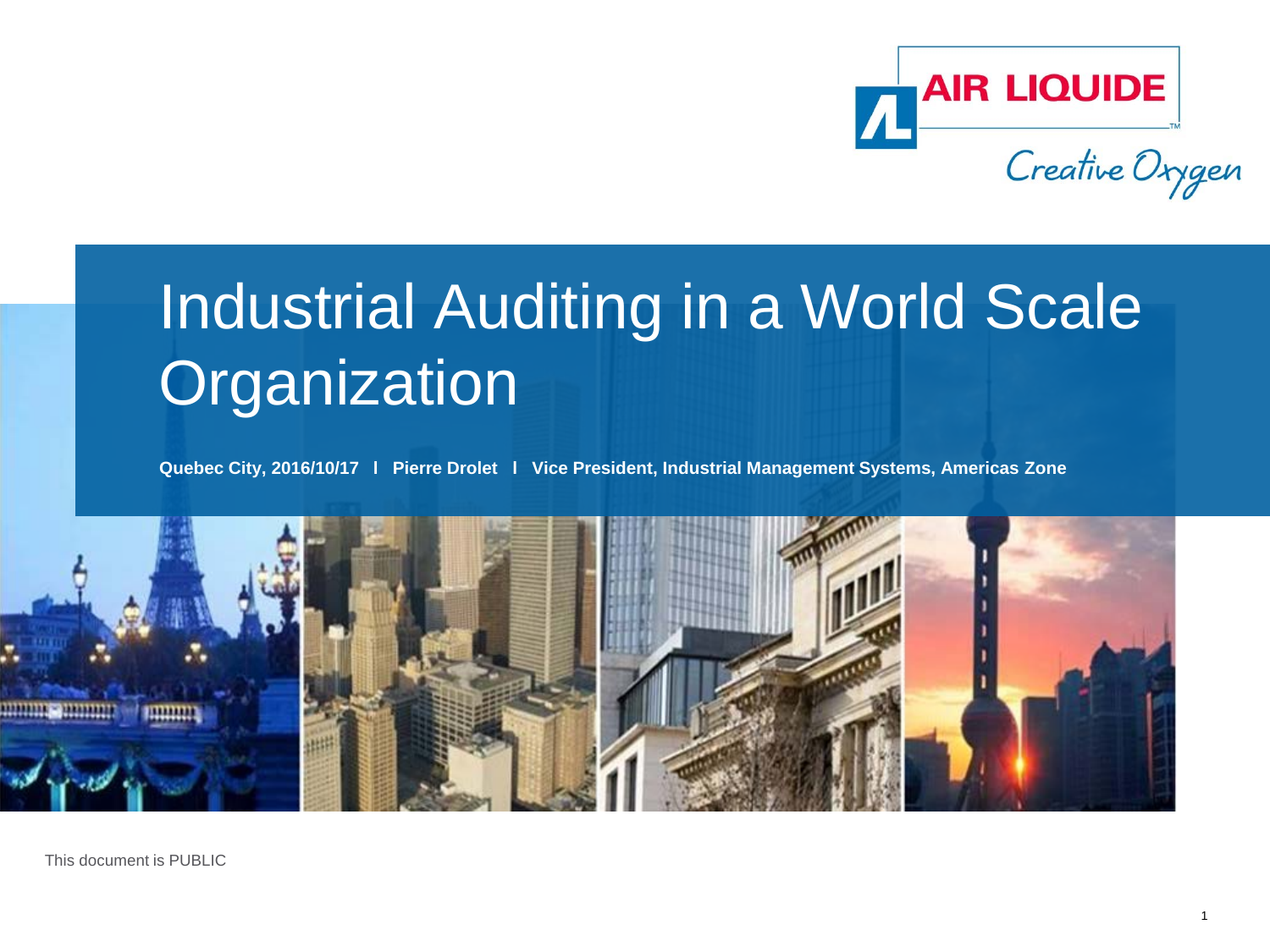#### **Summary**

- The Air Liquide Group
- Genesis of IMS The Industrial Management System
- **IMS Group Procedures**
- Organization of the audit function
- Selection and Qualification of auditors
- Audit levels
- Evolution of the audit approach
- Challenges
- Contribution of the Audit Function to the Reduction of the Risk Level
- **Conclusion**

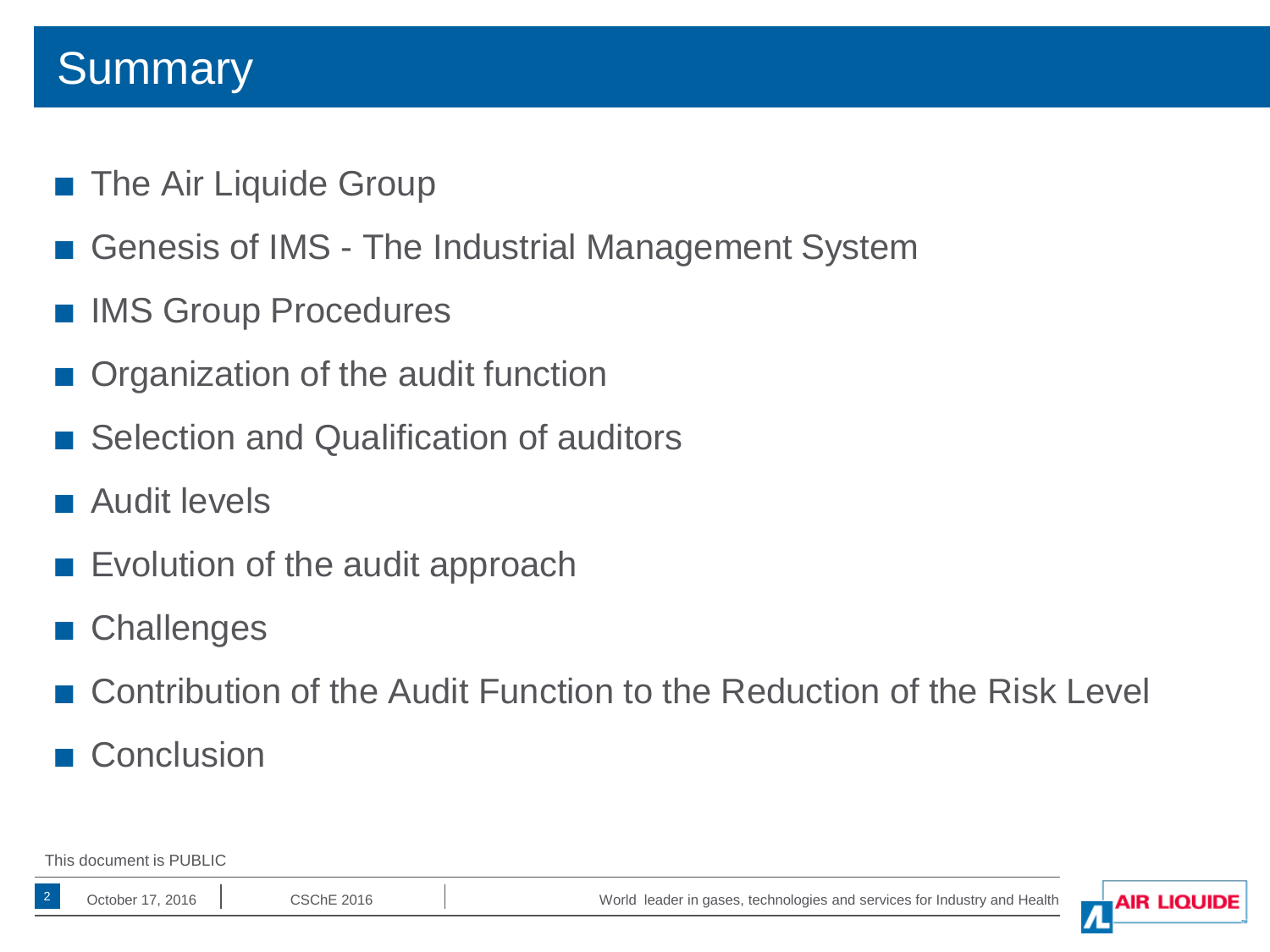### The Air Liquide Group

- Founded in 1902
- Headquarter in Paris
- Hubs in Houston, Shanghai, Frankfurt and Dubai
- 68,000 employees in more than 80 countries
	- ❏ Over 250 different subsidiaries
- Quoted on the Paris Stock Exchange (CAC40)
	- ❏ 400,000 individual shareholders
	- ❏ Revenue of approximately 20 Billion Euros
- Four major business lines
	- ❏ Large Industries
	- ❏ Industrial Merchant
	- ❏ Healthcare (including fine chemicals)
	- ❏ Electronics
- **Other activities** 
	- ❏ Welding
	- ❏ Diving
	- ❏ Engineering
	- ❏ Aerospace

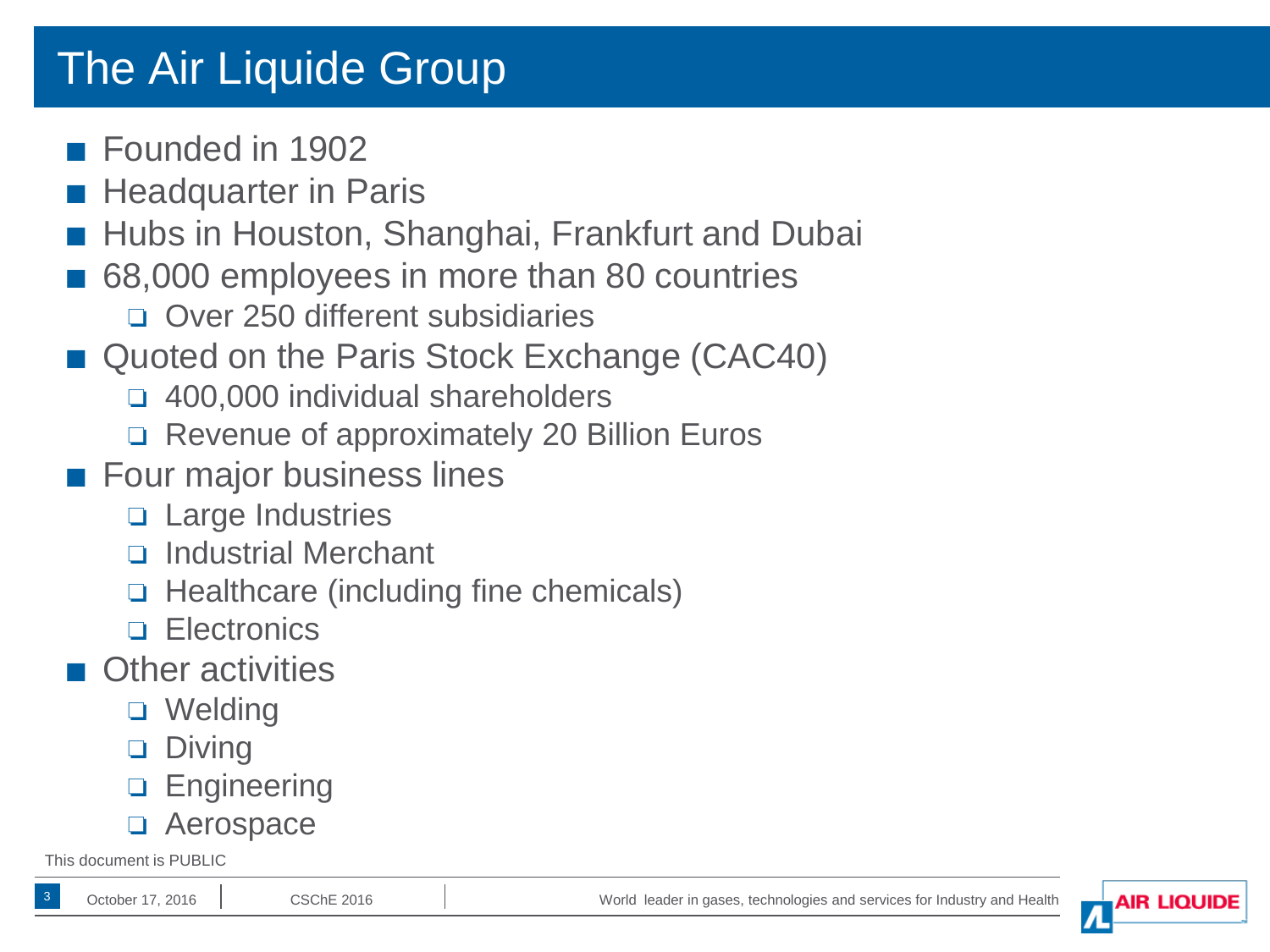### Genesis of IMS – The Industrial Management System

#### ■ 2003-2004

- ❏ Incidents around the world showed that procedures and processes varied significantly between subsidiaries
- ❏ Lessons learned were not always communicated between countries
- ❏ Unacceptable in a world scale organization: increased liability
- ❏ International IMS Project Development team assembled
	- Tasked with developing a system applicable to all subsidiaries and activities

#### ■ 2005-2006

- ❏ IMS deployed around the world
	- IMS states what are the mandatory minimum requirements to be met by all subsidiaries
	- Subsidiaries develop their local system by determining how to apply IMS, taking into account their regulatory environment, organization, and local certification requirements (ISO-9001, FSSC 22000, GMP, etc.)

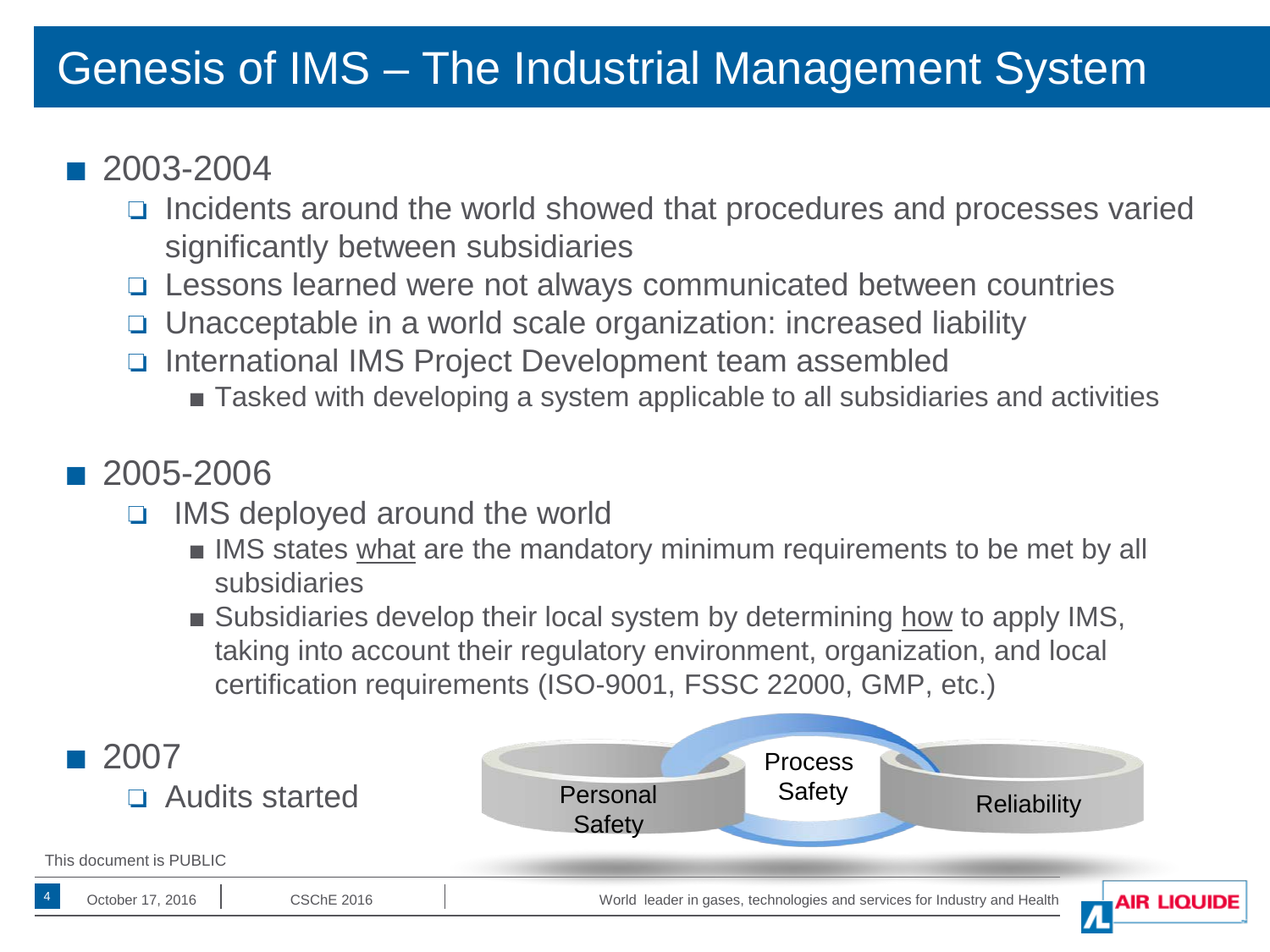### IMS – Group Procedures





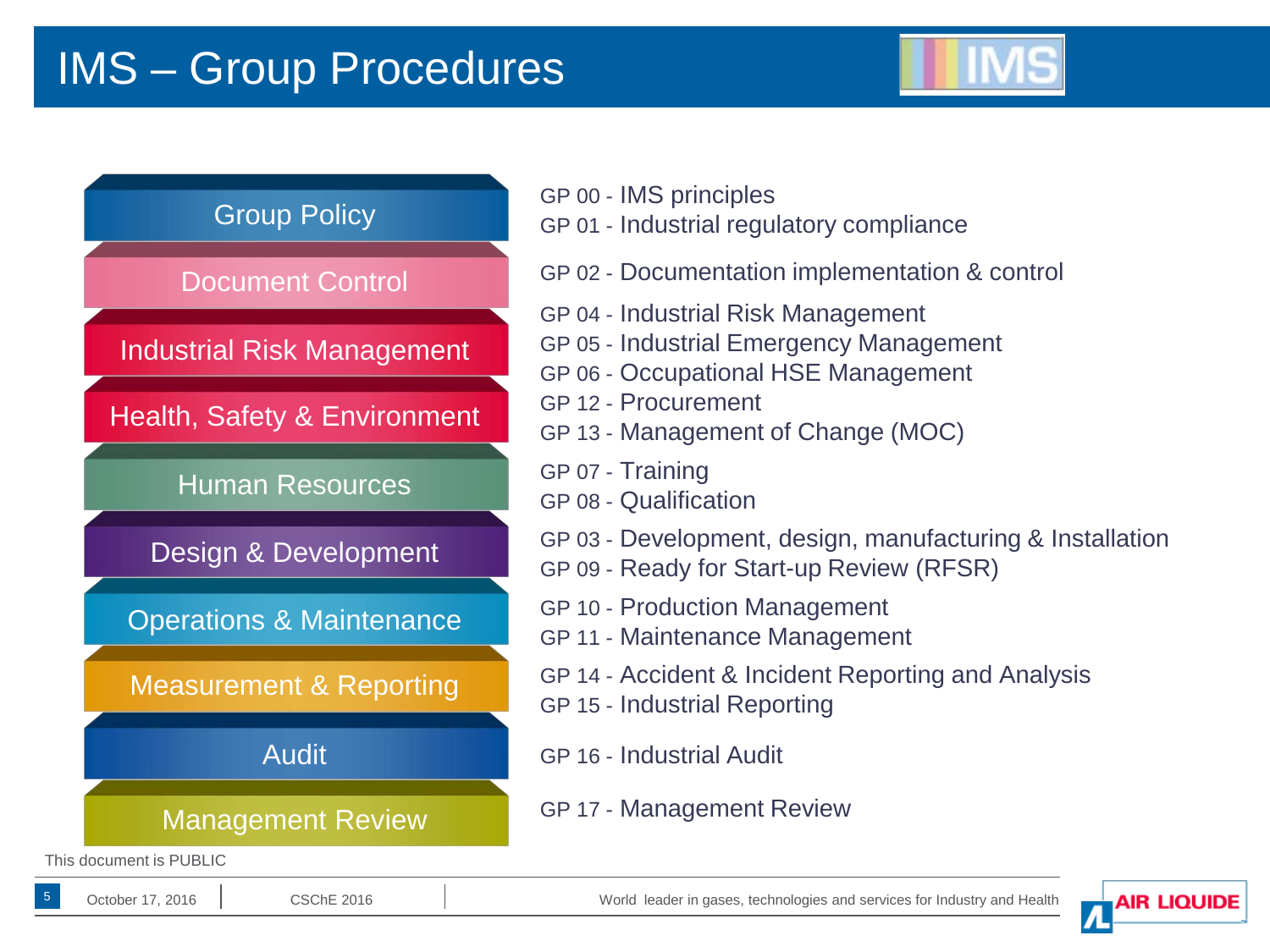### Organization of the Audit Function

#### ■ At Group Level

- ❏ Group Chief Industrial Auditor
	- Reports to the Group Vice President, Safety & Industrial Systems
	- Manages a small team of Group Lead Industrial Auditors
	- Relies on a network of experienced lead auditors located around the world auditing "on his behalf"
	- Sets the annual Group audit schedule

#### ■ At Subsidiary Level

- ❏ Subsidiary Chief Industrial Auditor (CIA)
	- Appointed by and reports directly to the Subsidiary Managing Director
	- Reports functionally to the Zone VP, Industrial Management Systems
	- Must be totally independent from the audited activities
		- May not have any other functions related to operations in the subsidiary
	- May act as CIA for more than one subsidiary
		- But always reports to the Managing Director of the subsidiary being audited
	- Relies on a network of lead and HSEQ/Technical auditors supplied by various departments
	- Sets the annual Subsidiary audit schedule
	- Must be available 20% of his/her time to assist the Group audit function

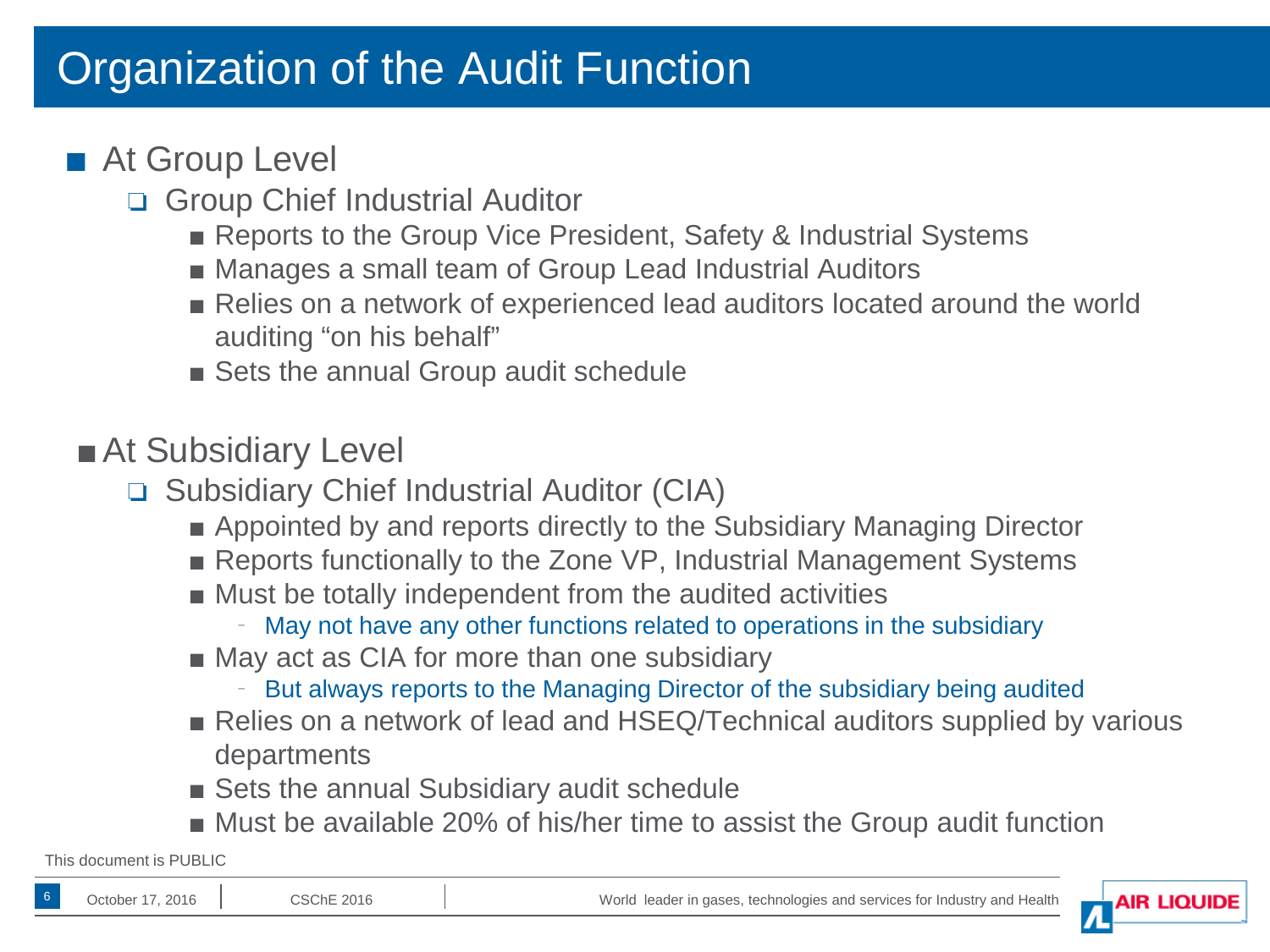### Organization of the Audit Function (Americas)



This document is PUBLIC

October 17, 2016 CSChE 2016 | CSChE 2016 | World leader in gases, technologies and services for Industry and Health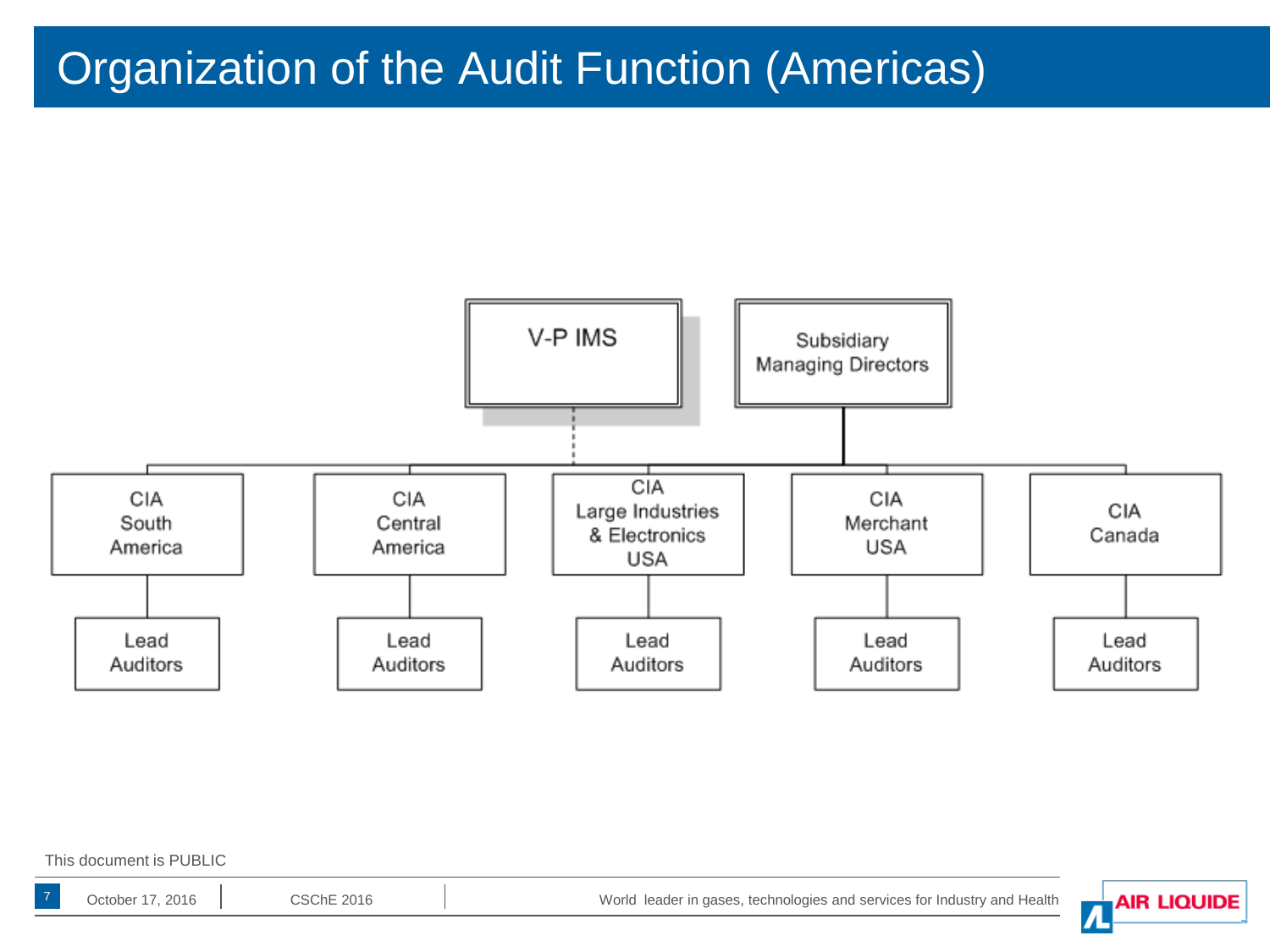### Selection and Qualification of Auditors (Subsidiary)

#### ■ Chief Industrial Auditor (CIA)

- ❏ Engineering or other technical university level degree
- ❏ 10+ years of relevant experience in engineering, process safety management, industrial operations, HSE, etc.
- ❏ Formal CIA training by the Group Safety & Industrial System department
- ❏ Formal training in auditing techniques
- ❏ Thorough knowledge of the subsidiary IMS
- ❏ Good understanding of the technologies being audited
- ❏ Knowledgeable in process safety management and HSE
- Lead Auditors and HSEQ/Technical Auditors
	- ❏ Associate Technology or Technologist degree. Bachelor degree preferred
	- ❏ 7+ years of relevant experience in engineering, process safety management, industrial operations, HSE, etc.
	- ❏ Formal training in auditing techniques
	- ❏ Familiar with the subsidiary's industrial operations and the main risks
	- ❏ Intimate knowledge of the technologies being audited
	- ❏ Understand internal requirements pertaining to HSE and reliability

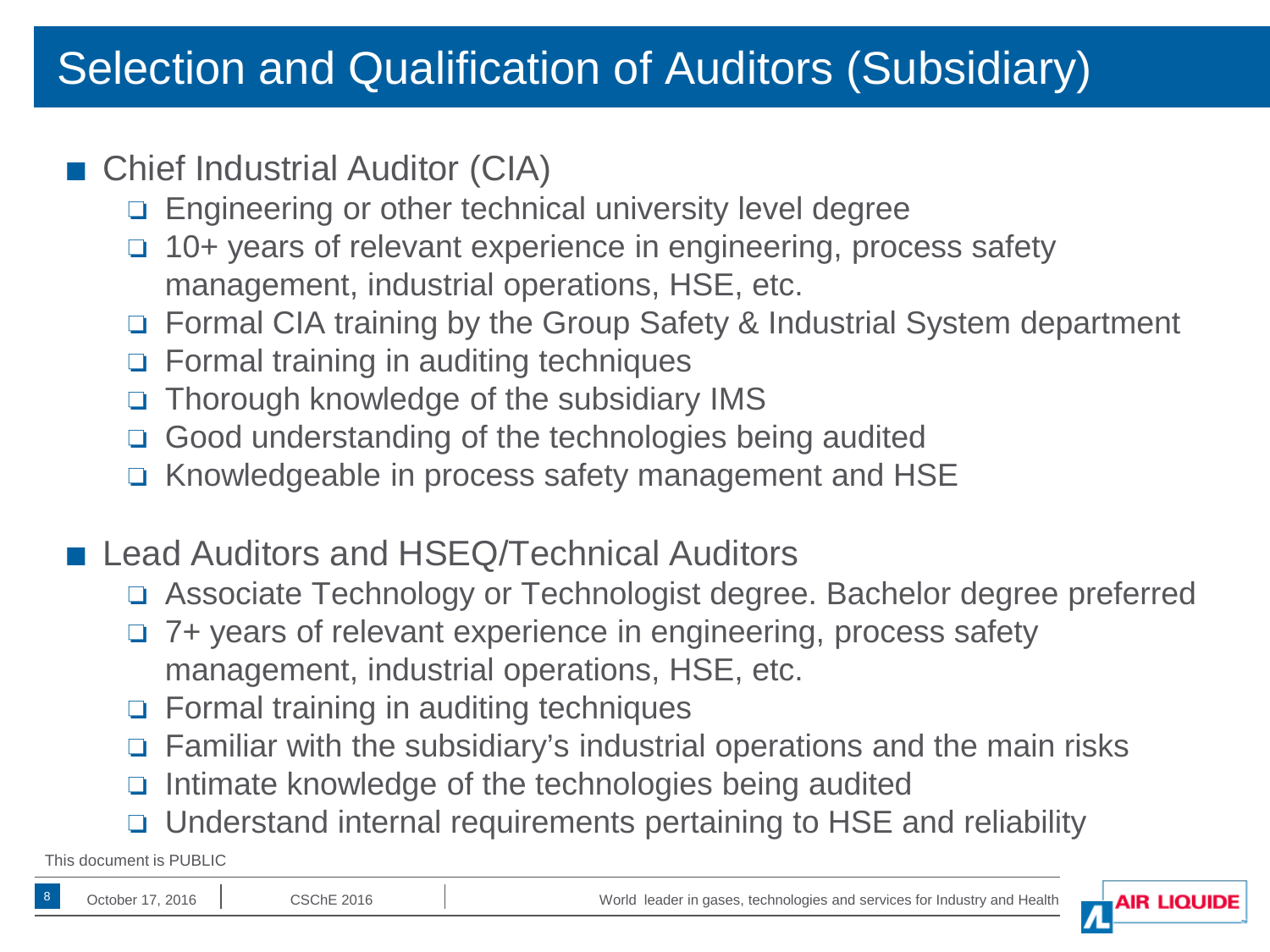#### Audit Level 1 - Facility Self Audits



- Purpose is to make the site manager aware of deficiencies early, reducing the number of Corrective Action Reports officially reported by higher level audits
- Performed at facility level by the facility manager, peer manager or local supervisory staff
- Based on self audit checklists ❏Technical and procedural ❏Topics chosen based on experience, suspected deficiencies or specific requests from CIA or management



9

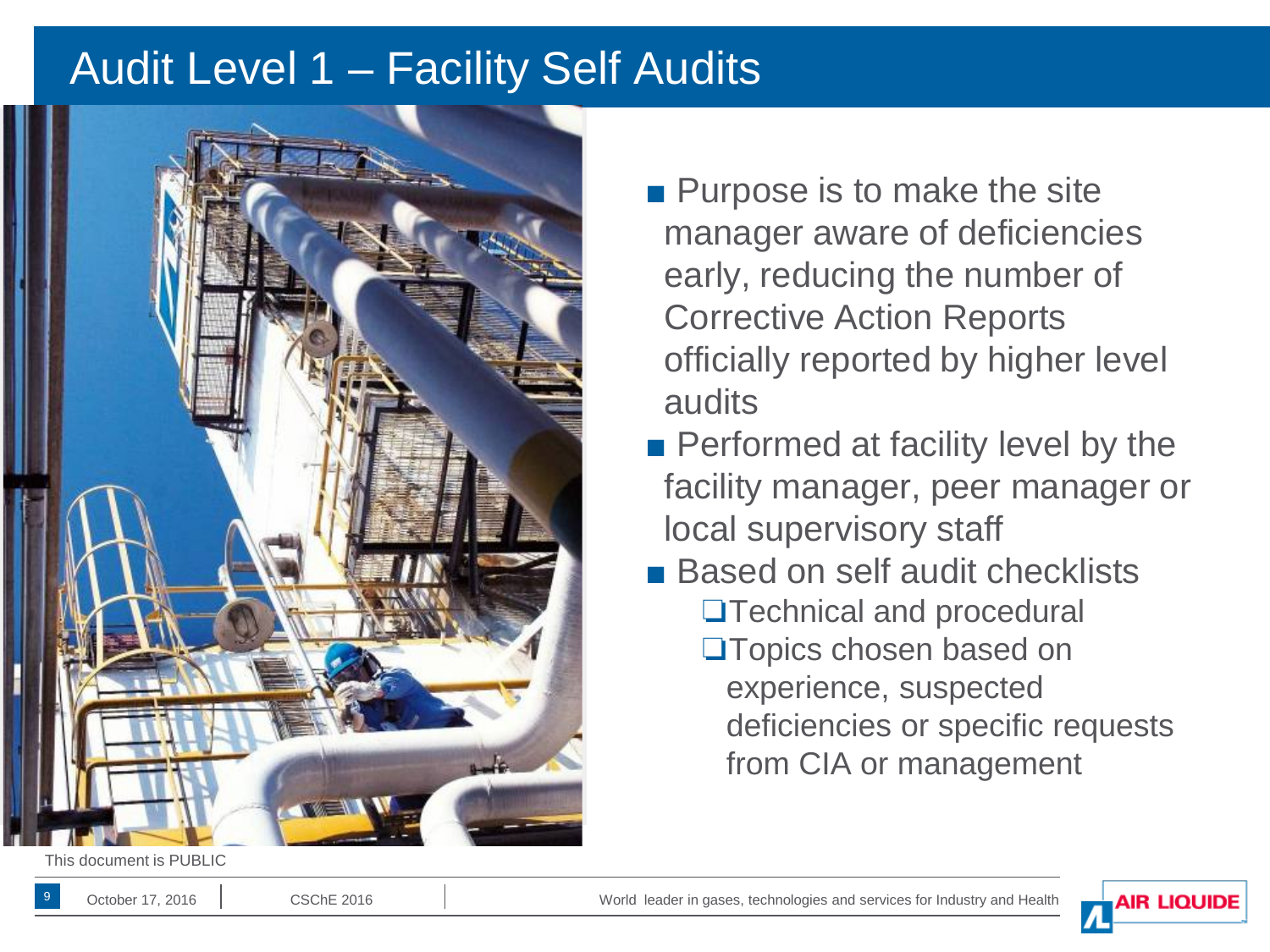#### Audit Level 2 – Subsidiary Audits



- Purpose is to check that all plants and sites conform to the subsidiary IMS
- Typically performed by a team of 3 (depending on plant size):
	- ❏ CIA or other lead auditor
	- ❏ HSEQ auditor
	- ❏ Technical auditor
- Based on audit protocols prepared
	- by the CIA, taking into account
		- ❏ Magnitude of risk
		- ❏ Accident/Incident history
- Critical facilities (determined by risk assessments) audited every 2 years
- All facilities audited at intervals no greater than 5 years



10

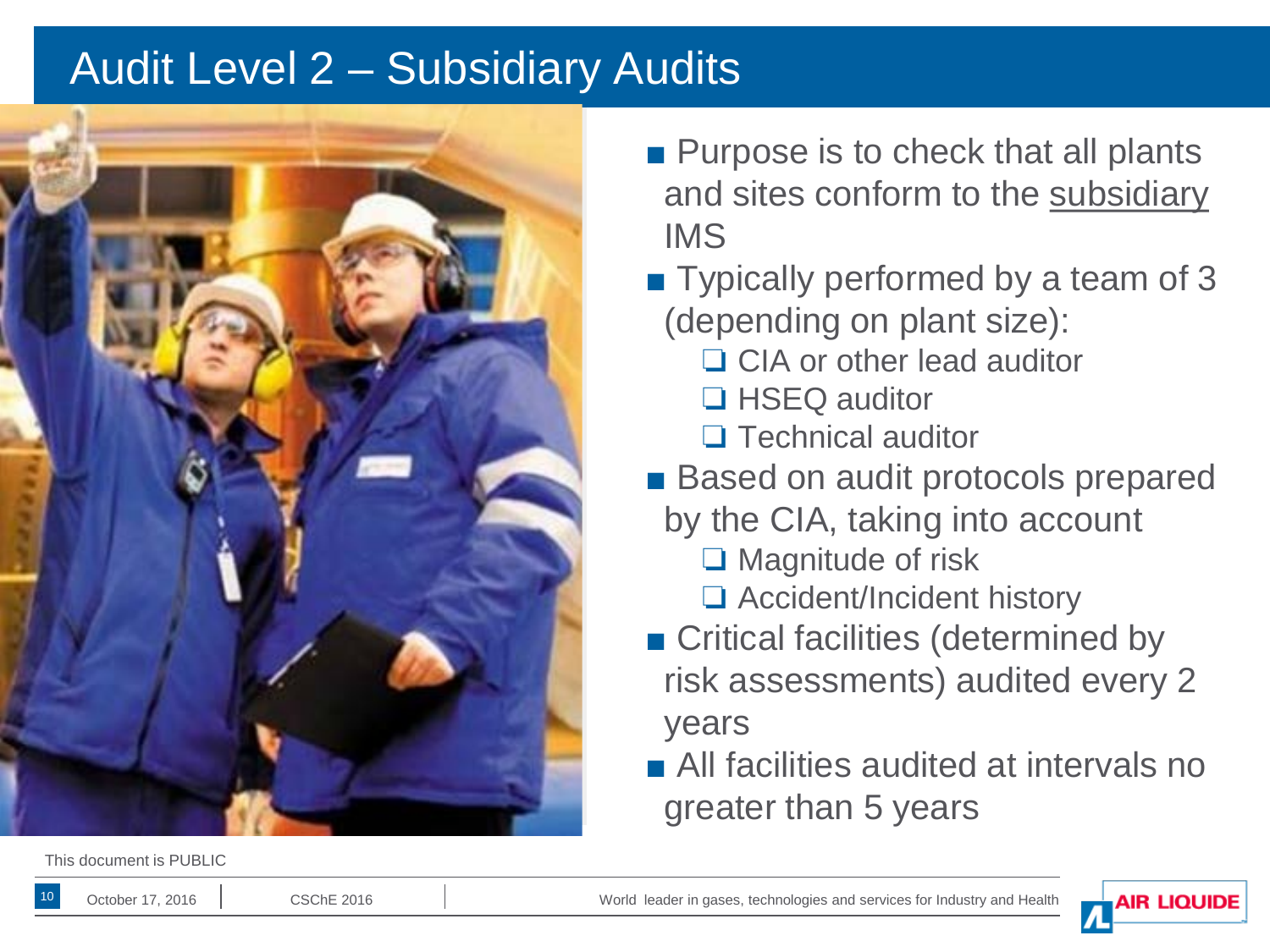#### Audit Level 3 – Group Audits



This document is PUBLIC

11

■ Purpose is to verify how the subsidiary IMS works and if it meets the Group's IMS requirements

- ❏ Evaluation of the quality, quantity and qualifications of technical personnel
- ❏ Timeliness and completeness of the incorporation of Group Standards into subsidiary procedures
- Performed by a team led by the Group CIA or designee
- Typically performed every 5 years, but spot audits may take place if deficiencies are suspected
	- ❏ Follow up done one year after audit

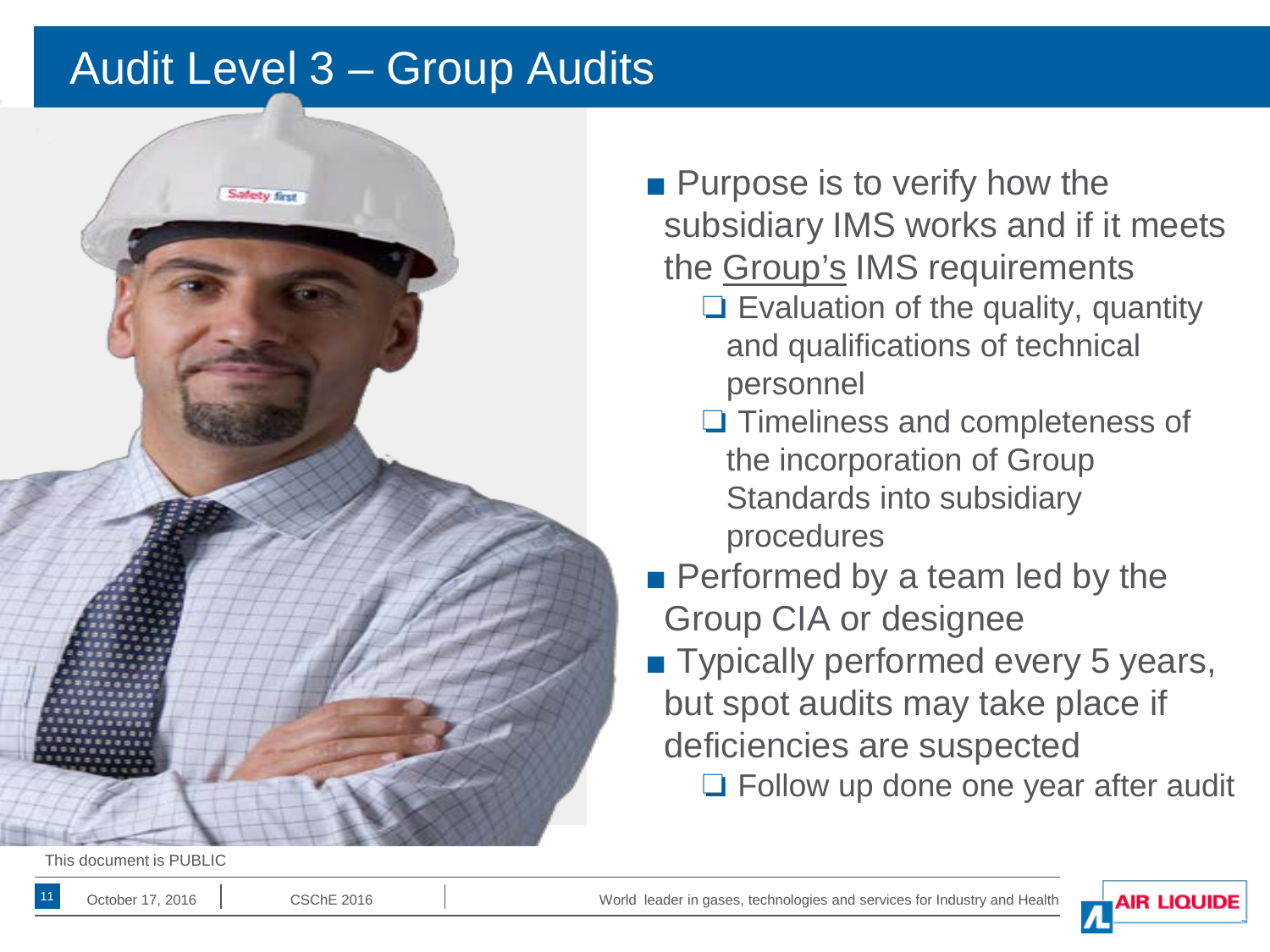### Audit Findings: Terms & Definitions

| Finding          | Symbol  | Description of Finding                                                                                                                                                                                                                                                                                                |
|------------------|---------|-----------------------------------------------------------------------------------------------------------------------------------------------------------------------------------------------------------------------------------------------------------------------------------------------------------------------|
| Good<br>Practice |         | The facility/department has implemented a process, practice, or methodology that should be shared<br>and put into use across similar facilities.                                                                                                                                                                      |
| Comment          | $\circ$ | Compliant with IMS requirements, but the suggested action would improve or strengthen the existing<br>system. Corrective and preventive actions are Optional.                                                                                                                                                         |
| Remark           |         | The system/process/procedure in place is generally IMS compliant but a few evidences of non-<br>compliance in field application have been noted. The system/process/procedure in place is partially<br>or generally IMS compliant but safety/reliability risks remain. Corrective and Preventive actions<br>required. |
| Gap              |         | Non-compliance and/or safety/reliability risk identified; IMS process partially compliant - Corrective<br>and Preventive actions required.                                                                                                                                                                            |
| Critical<br>Gap  |         | Major non-compliance and/or major safety/reliability risk identified; Urgent Corrective and<br>Preventive actions required.                                                                                                                                                                                           |

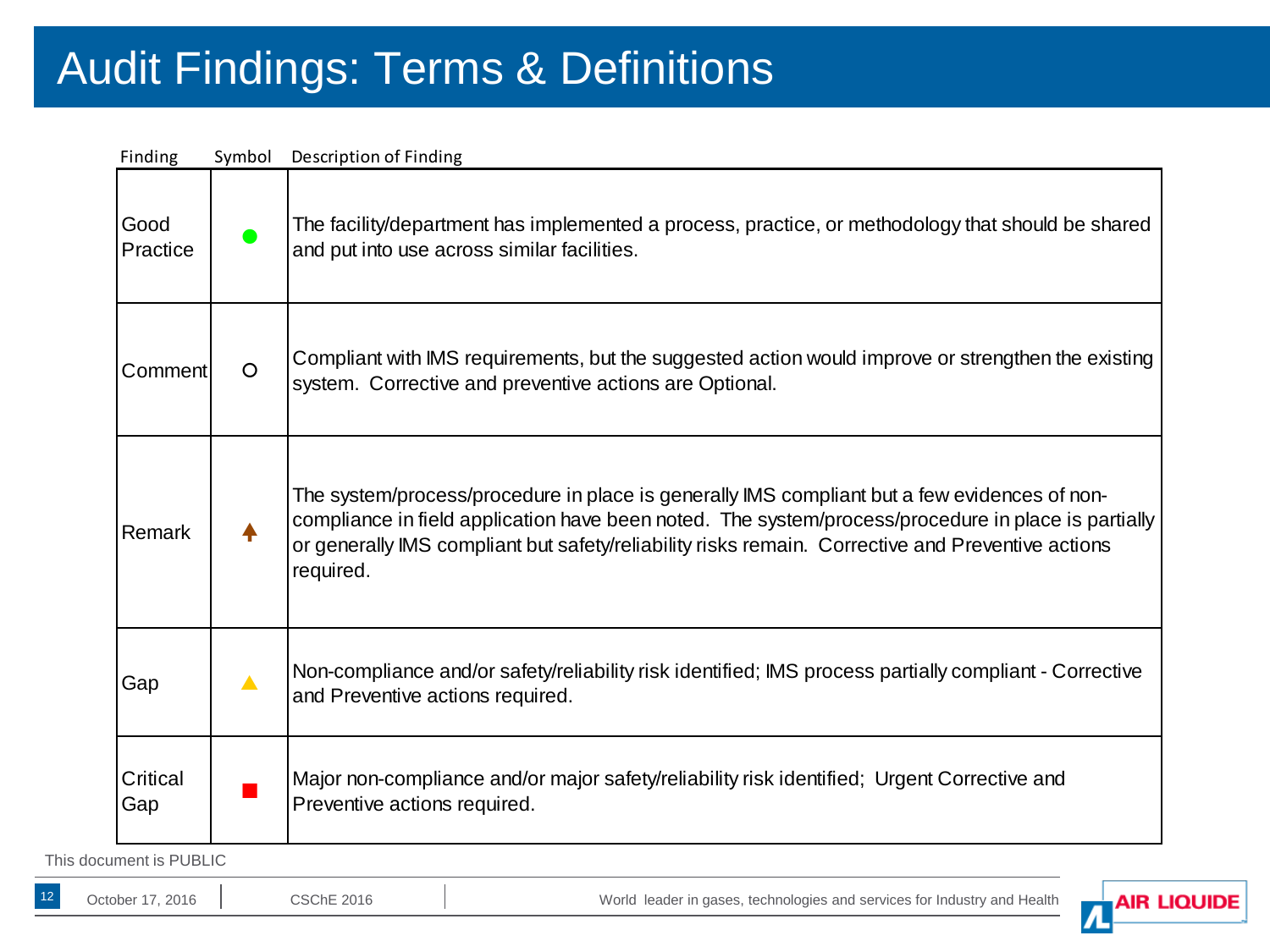#### Evolution of the Audit Approach

#### ■ For the first 4-5 years audits tended to be confrontational

- ❏ Progress in the subsidiaries was slow at start
- ❏ Subsidiary audits identified hundreds of findings
	- Plants were audited on requirements they had not implemented yet
	- Initial auditors had a "bad cop" confrontational attitude
		- Playing "good cop" to help the subsidiary develop the system was not in their job description…
		- ╴ They were instructed to identify all possible deficiencies: be careful what you wish for!
	- Led to a lot of backlash coming from the subsidiaries and slowed down IMS implementation in some countries
- A more collaborative approach is now in place
	- ❏ The auditor is still looking for compliance but the role has evolved towards coaching and problem resolution by
		- Providing explanations as to why things must be done in a certain way
		- Identifying and spreading best practices between subsidiaries and facilities
		- Helping the sites and facilities identify priorities by better categorizing the findings

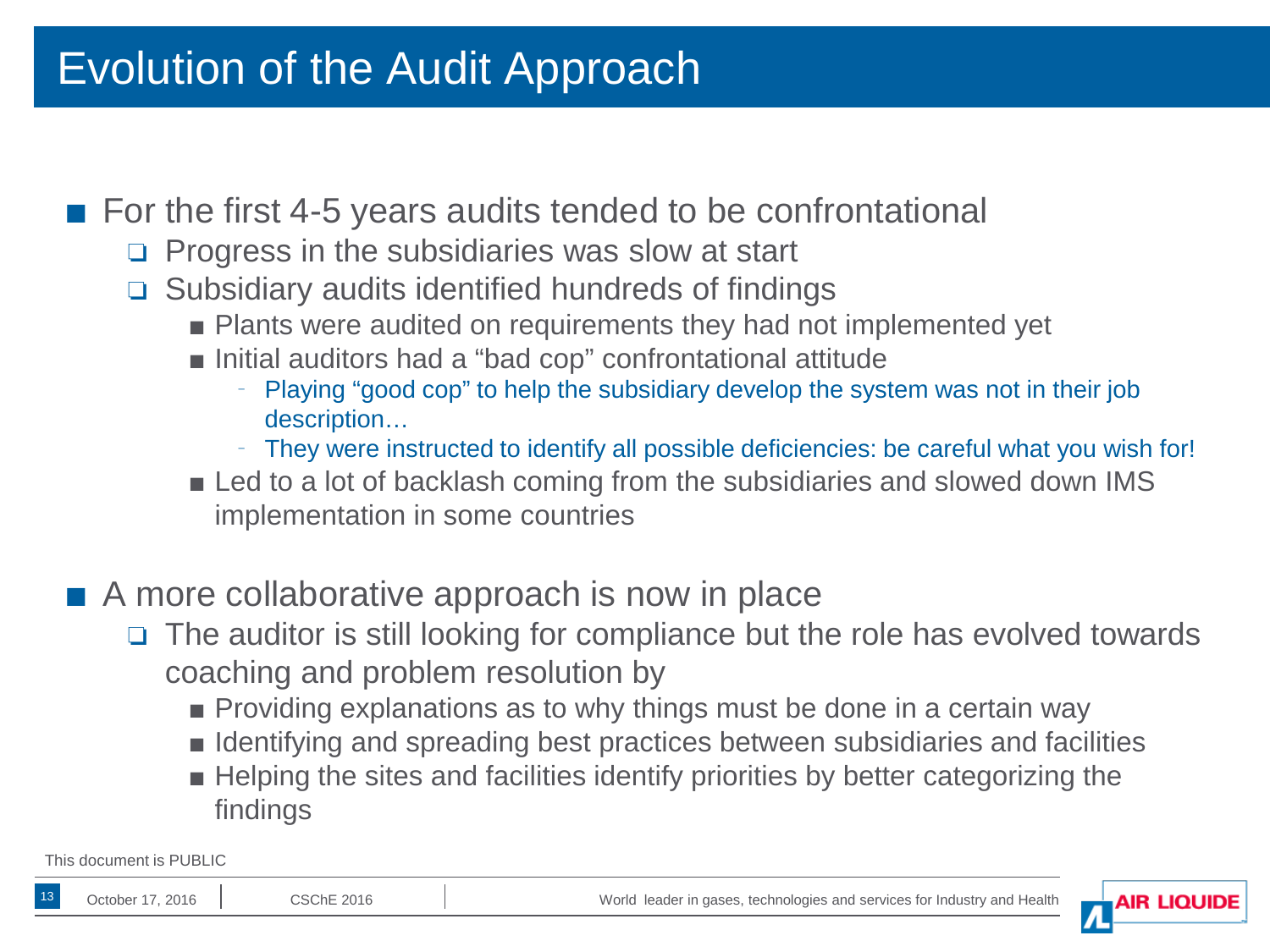### **Challenges**

#### ■ Availability of resources

- ❏ Due to work load, subsidiary CIAs are unable to make 20% of their time available to support the Group audit function
	- Group audit plans must be adapted carefully
- ❏ A lead auditor can make a maximum of 12 audits per year
- ❏ Difficulty to identify auditors in sufficient number and with appropriate technical knowledge who are independent from the audited operation
	- Continuously looking for auditors due to departures, internal moves, changes in responsibilities, etc.
- ❏ Availability of auditees in a reduced staffing context
	- Importance to build system around processes rather than people
- Growing number and complexity of sites
	- ❏ Audits last from 1 to 7 days depending on complexity, excluding pre-audit preparation and writing report (up to 3 weeks)



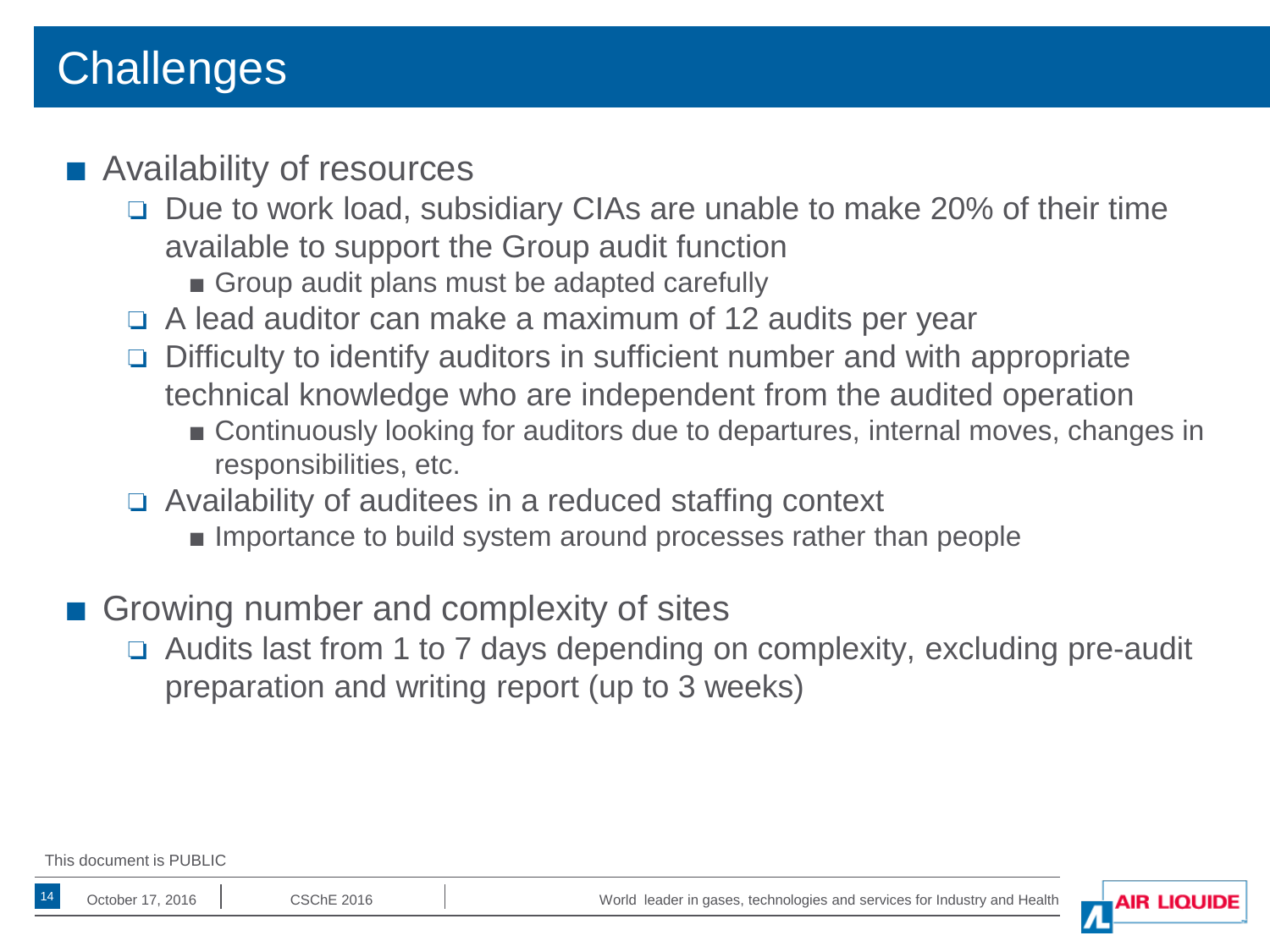### **Challenges**

- Pressure to maintain the prescribed 2 years/5 years frequency
	- ❏ Disconnect between frequency and auditor availability
	- ❏ Under review based on experience and industry trends
	- ❏ Considering a merit approach as opposed to a time based approach
- Multiplication of audits: IMS, ISO-9001, GMP, Food Safety, customers, government agencies
	- ❏ Attempting to combine audits but objectives/approach/requirements are sometime diverging
	- ❏ IMS audits are evolving towards assessment of effectiveness rather than strictly compliance
- Cost constraints
	- ❏ Audit costs highly dependent on location and travel required

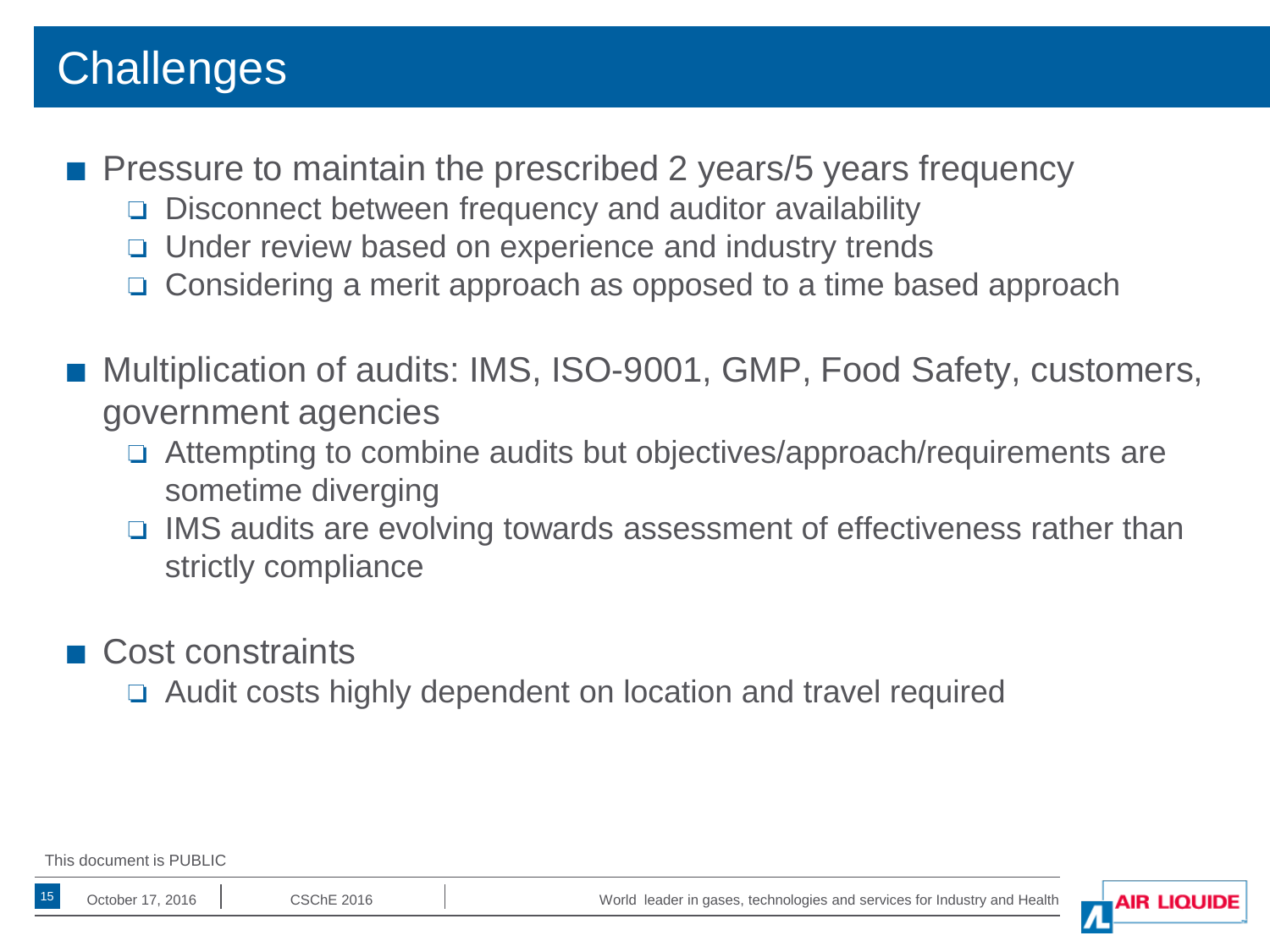#### Contribution of the Audit Function to the Reduction of the Risk Level

- IMS was implemented as a means to reduce the level of risk within the operations
- Competent engineers design all types of safety mitigation systems to keep our processes and people safe, and our plants running
- But are you sure that these systems
	- ❏ Were designed based on the proper conditions, and that these conditions are still valid?
	- ❏ Are installed properly?
	- ❏ Are maintained properly?
	- ❏ Are calibrated properly?
	- ❏ Are operated properly?
	- ❏ Are not by-passed?



- This is the contribution of audits to risk reduction: to provide an independent, unbiased measure of the true condition of the plants at a given point in time
- Remember: You can't improve what you don't measure !

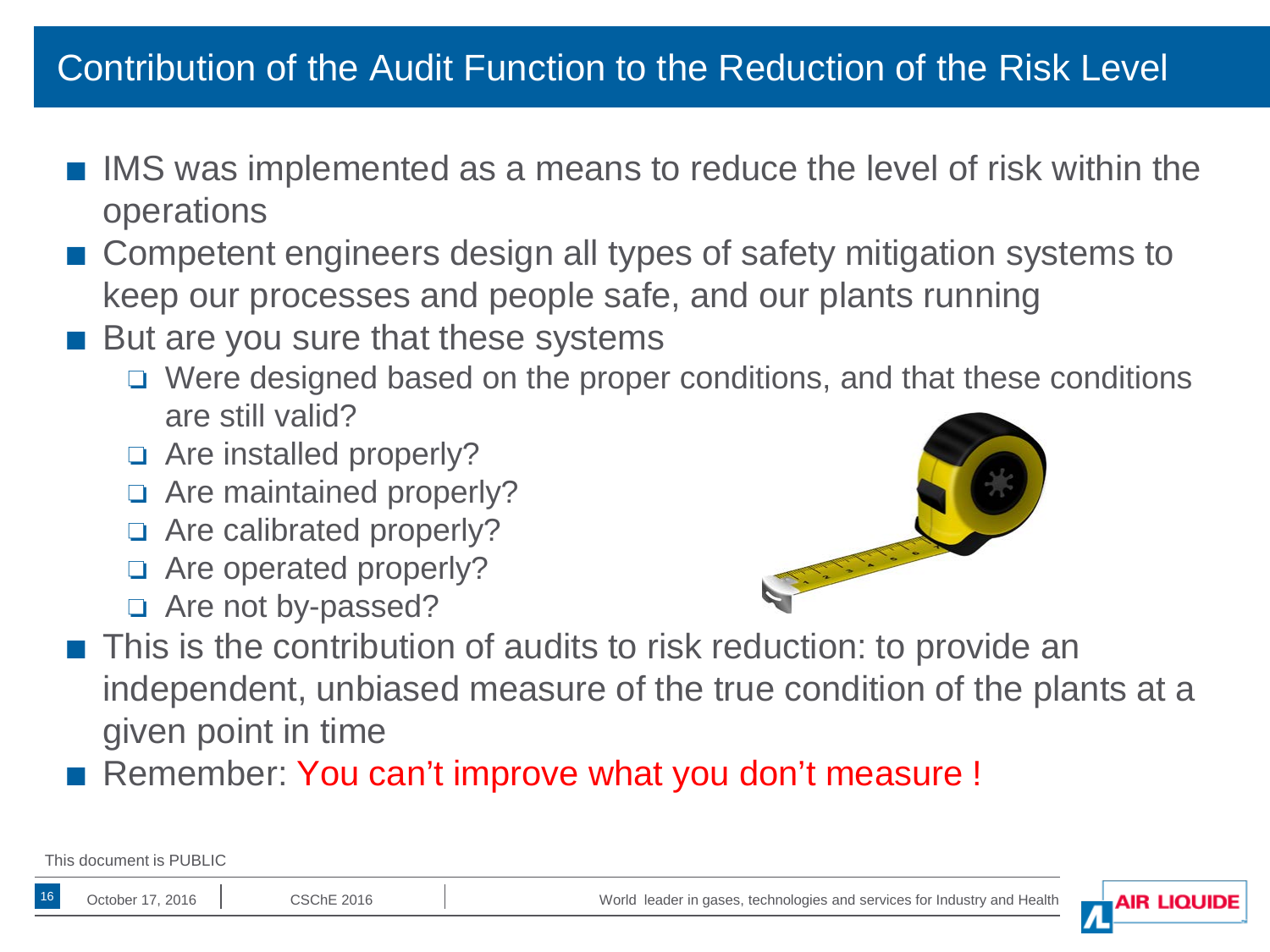### **Conclusion**

#### ■ A successful industrial audit program requires

- ❏ A high level of focus by dedicated resources
- ❏ Commitment from leaders who
	- Understand that auditors are their eyes in the field and realize that audits are one of the few methods they have to know what is really happening in the operations
	- Believe that audits can help reduce the risk exposure for the corporation
	- Participate actively in the resolution of issues uncovered during audits as opposed to relying only on the auditees to fix everything